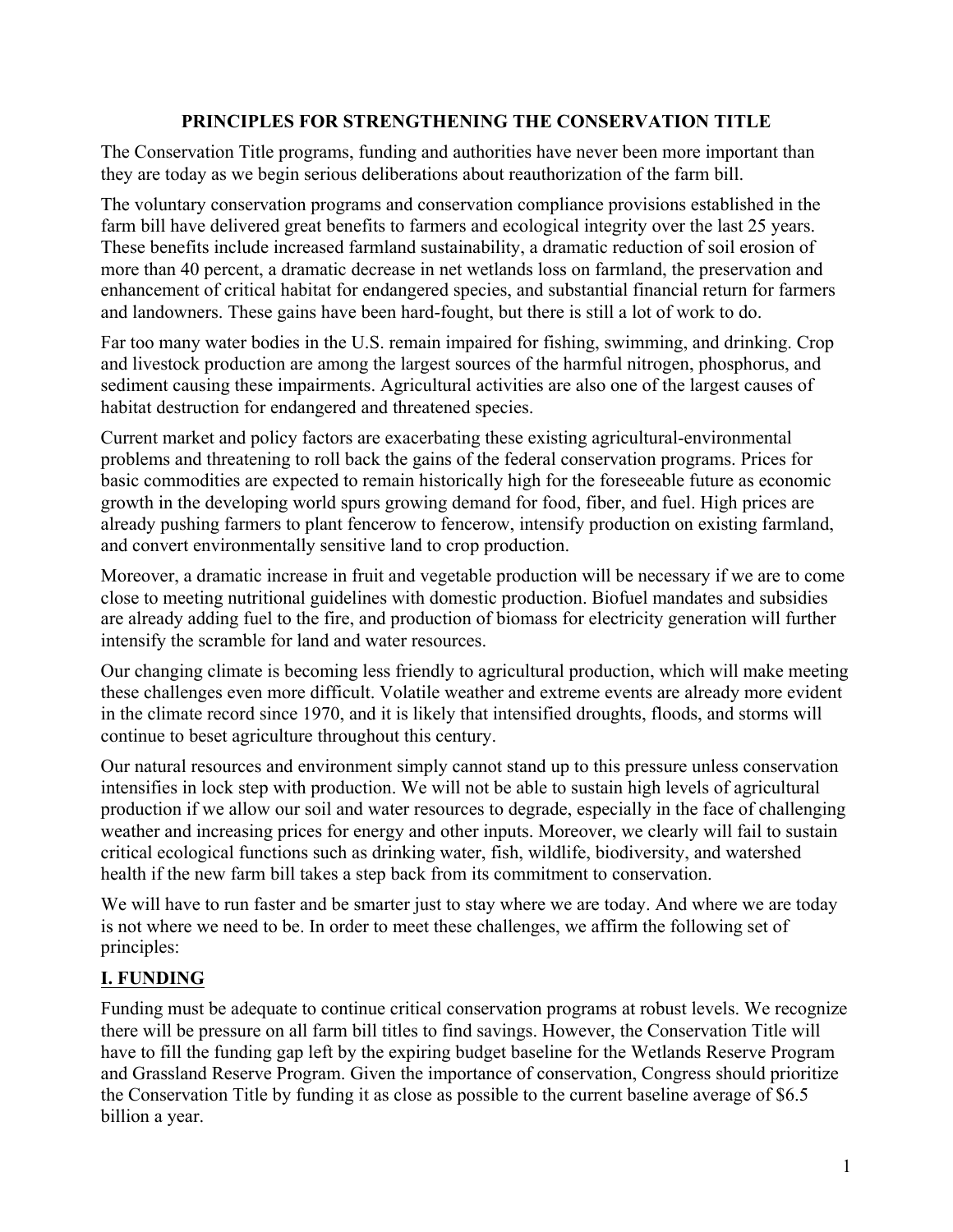# **II. HARMONIZE CROP SUBSIDIES, INSURANCE AND CONSERVATION**

In order to ensure that the agricultural safety net works in harmony with conservation programs, conservation compliance provisions should be strengthened – and enforced – to blunt the unintended consequences of commodity, insurance, and disaster programs. We must maintain the requirement that agricultural producers and their landlords undertake a basic level of soil and water conservation on vulnerable lands and protect wetlands. In addition, those who plow up native grassland or other environmentally sensitive land should be ineligible for USDA benefits on those lands. Critically, conservation compliance should also be expanded to crop insurance since it is now the largest farm support program. In short, farm bill funding must not subsidize the destruction of wildlife habitat areas or degradation of water resources.

### **III. PERFORMANCE, RESULTS AND EFFICIENCY**

**Conservation Technical Assistance** – Conservation technical assistance (TA) to farmers and ranchers is critical for maximizing the effectiveness of the programs, but it is chronically underfunded. An increased share of total Conservation Title funding should be devoted to TA.

**Focus for Effect** – Significant improvements in performance can be achieved by focusing conservation resources where the opportunities for environmental outcomes are greatest. The new farm bill must allocate far more assistance to project-based and outcome-oriented initiatives focused on local priority resource concerns and the most critical areas, while still continuing to help farms in all regions improve conservation of natural resources. In addition, the farm bill must continue to protect and restore the most environmentally important lands – such as wetlands, floodplains, and grasslands – and the most critical wildlife habitat. Program evaluation for conservation effects, particularly the Conservation Effects Assessment Project, should also continue and be granted a secure funding source.

**Streamlining** – Every dollar in the Conservation Title must be used wisely, so the farm bill should: reduce unnecessary administrative burdens; support the NRCS streamlining initiative; authorize no new programs unless they are successors to existing programs or new combinations or variations of existing programs; and ensure that all Energy Title programs contain robust conservation and environmental standards and provide for on-farm conservation.

**Pay for Performance** – Conservation programs can achieve better outcomes at lower cost if they pay for quantifiable environmental outcomes – such as units of water conserved, pounds of nitrogen losses reduced, or functional area of habitat provided – and vary payment rates to incentivize higher levels of performance. The conservation programs must move in this direction, pilot new approaches, and take advantage of emerging technologies for estimating performance.

**Whole-Farm Systems** – The Conservation Title should support whole-farm, sustainable, and organic conservation systems in addition to individual practices. These whole-farm systems have the potential to drastically improve environmental outcomes.

# **IV. EQUITY AND OUTREACH**

More needs to be done to ensure conservation programs are accessible to all segments of the agricultural community. Women and racial and ethnic minority farmers and landowners have been historically underserved by the conservation programs, while new and beginning farmers and ranchers require additional conservation technical and financial assistance to lock in good stewardship for the next generation. Special funding pools for these groups, higher cost-share rates, and targeted outreach should continue, as should efforts begun in the last farm bill to provide conservation resources to underserved fruit and vegetable producers.